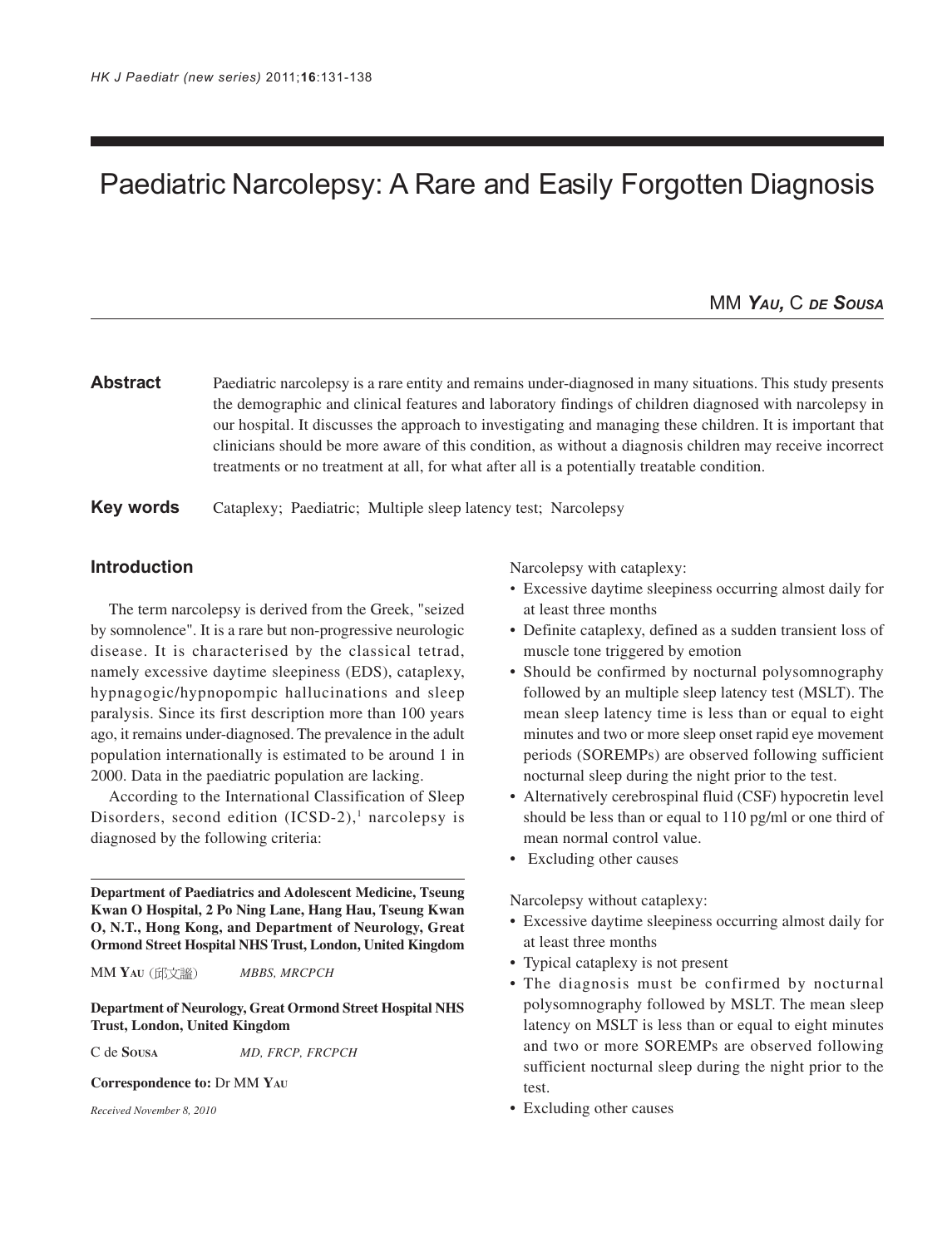It has been estimated that the diagnosis of narcolepsy is delayed for more than 10 years after presentation in most cases.2 One should have more vigilance in looking for this condition, as it is treatable. It has also been widely accepted that it causes a huge socioeconomic impact in untreated cases.3 Reports of cases and series in children are also scarce. We hope this study will raise clinicians' awareness of this condition.

## **Method**

We used the keyword "narcolepsy" to search the electronic clinical correspondence database in Great Ormond Street Hospital NHS Trust, London, United Kingdom, which contained patient information from 1991 till the present. We identified nine cases of confirmed paediatric narcolepsy, aged 6-14. We performed a retrospective review of the demographics, presenting complaints, co-morbidities, diagnoses and treatments of those patients.

## **Results**

#### **Demographics and Presenting Complaints**

There were two males (22.2%) and seven females (77.7%), aged from six to fourteen years (mean age 10.1 years) at the time of diagnosis. All presented with excessive daytime sleepiness, often with other associated complaints and comorbidities. Most had their onset of symptoms several years prior to diagnosis. The longest time from symptom onset to diagnosis is seven years. He defaulted after an initial assessment in 2001 and was re-referred in 2008. All patients were suspected to have narcolepsy after the initial assessment in our hospital and relevant tests were arranged in the first visit. Demographic and clinical information of the subjects are summarised in Table 1. Figure 1 shows the time from symptom onset to diagnosis in these patients.

# **Classical Narcoleptic Symptoms and Other Associated Symptoms**

Five subjects (55.5%) had cataplexy, which all experienced as sudden loss of tone associated with laughter or emotional outburst. They are all described as sudden generalised weakness or give-way on emotions or laughter. Two (22.2%) had sleep paralysis and two also had hypnagogic hallucinations. Only one of the nine subjects had all four classical symptoms (excessive daytime

sleepiness, cataplexy, hypnagogic hallucinations and sleep paralysis) on presentation. One subject had three classic symptoms on presentation. Seven subjects (77.7%) had other associated symptoms: six of them had disruptive sleep pattern and four of them had weight gain. One adolescent girl was also found to have insulin resistance and polycystic ovarian syndrome and another girl also suffered from growth hormone deficiency.

Brain tumours are considered as major differential diagnoses in subjects with associated endocrine disorders. Epilepsy, hypothyroidism and Obstructive Sleep Apnoea Syndrome (OSAS) were also considered in some subjects. But the presenting features of most of the subjects are pointing to narcolepsy and tests are directed towards that diagnosis. No clinical features are suggestive of inherited disorders.

### **Body Mass Index and Blood Pressure**

Mean body mass index (BMI) was 23.9 (16.7-36.2). All subjects but one had normal blood pressure on presentation. One of the subjects had a borderline high blood pressure on presentation and would be followed up on that.

# **Investigations Before Polysomnography+Multiple Sleep Latency Test**

Five had a sleep electroencephalography (EEG), of which three were reported as normal; of the two abnormal EEGs, one was reported as a disrupted sleep pattern and the other as less rapid eye movement (REM) sleep. No subjects had CSF hypocretin level measured. Six had their HLA typing done, four patients were positive to DQB1\*0602 and one result was pending at the time of study. One of them was human leukocyte antigen (HLA) negative. Magnetic resonance imaging (MRI) brain was performed in eight cases and CT brain was performed in one case. All of the brain scans were normal.

Some tests are ordered individually, such as thyroid function tests and trypanosomal titre**.** They were all normal.

#### **MSLT Features**

MSLT results were available in eight out of nine cases. MSLT was booked and pending in one case, which was also included as a confirmed case because excessive daytime sleepiness and cataplexy were present. All MSLTs were preceded by overnight polysomnography (PSG). There was no abnormality such as sleep disordered breathing or sleep apnoeas in all PSGs. Six out of eight cases have MSLT features of narcolepsy. Mean sleep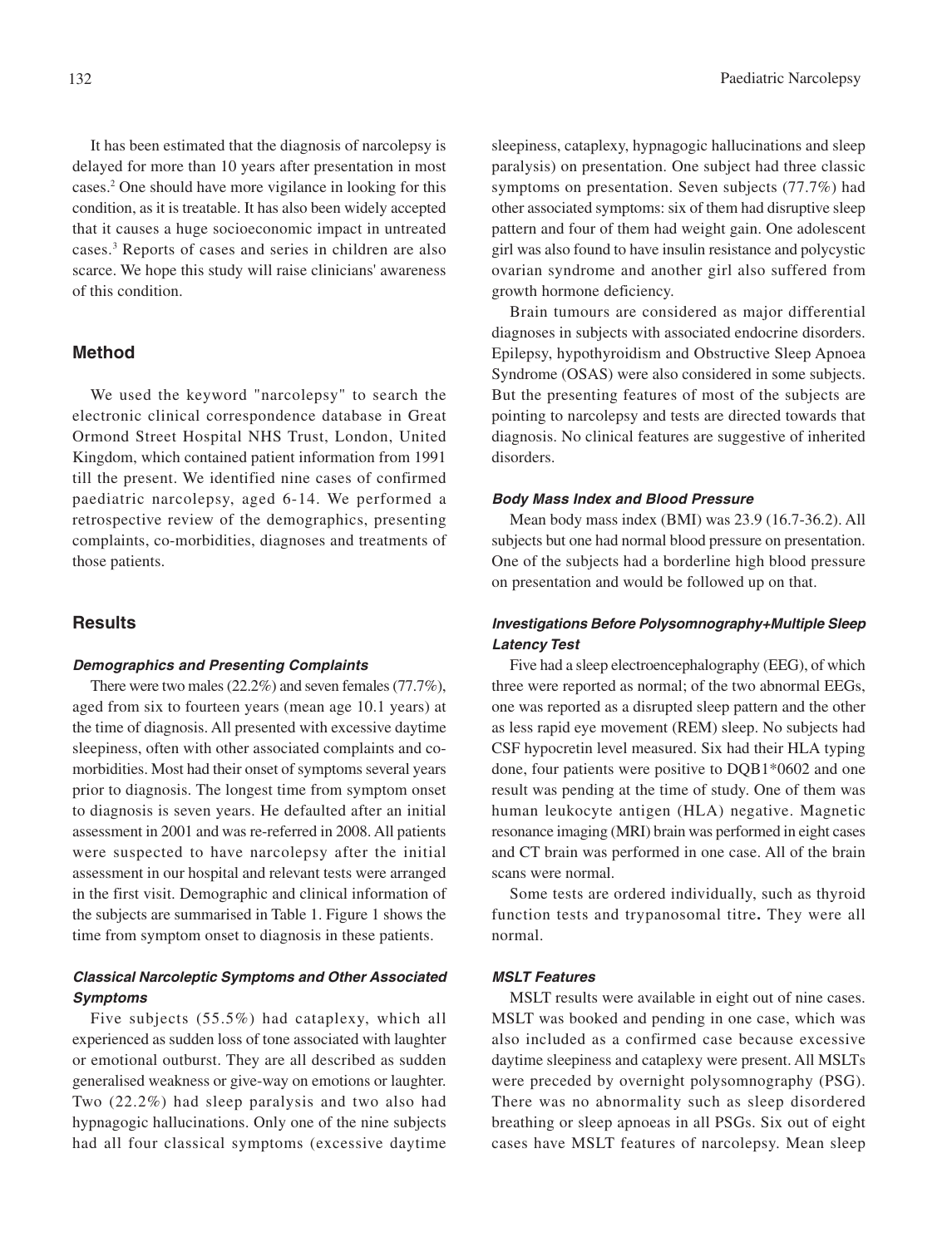|   | Sex/   |            | <b>Presenting Associated</b> | Other               | Approximate BMI |      | <b>Sleep</b> | <b>HLA</b> | $PSG+$              | <b>Treatment Response</b> |                |
|---|--------|------------|------------------------------|---------------------|-----------------|------|--------------|------------|---------------------|---------------------------|----------------|
|   | Age    | complaint  | features                     | features            | years from      |      | <b>EEG</b>   | typing     | <b>MSLT</b>         |                           |                |
|   |        |            |                              |                     | symptom onset   |      |              |            |                     |                           |                |
|   |        |            |                              |                     | to diagnosis    |      |              |            |                     |                           |                |
|   | 1 M/14 | <b>EDS</b> | Nil                          | Disrupted           | 7               | 24.8 | Disrupted    | Negative   | 3/3                 | Modafinil                 | Good           |
|   |        |            |                              | sleep,              |                 |      | sleep        |            | SOREMPs,            |                           |                |
|   |        |            |                              | sleep talking       |                 |      |              |            | MSLT 2.5 min        |                           |                |
|   | 2 F/14 | <b>EDS</b> | Cataplexy,                   | Weight gain,        | 3               | 36.2 | Normal       | Not        | No                  | Modafinil                 | N <sub>0</sub> |
|   |        |            | hallucinations,              | insulin             |                 |      |              | available  | SOREMPs,            |                           | response       |
|   |        |            | sleep                        | resistance,         |                 |      |              |            | <b>MSLT</b>         |                           |                |
|   |        |            | paralysis                    | <b>PCOS</b>         |                 |      |              |            | $11.2 \text{ min*}$ |                           |                |
|   |        |            |                              |                     |                 |      |              |            |                     |                           |                |
|   | 3 F/9  | <b>EDS</b> | Cataplexy                    | Disrupted           | $\mathbf{1}$    | 20.7 | Normal       | <b>Not</b> | 3/5                 | Methylphenidate Good      |                |
|   |        |            |                              | sleep,              |                 |      |              | available  | SOREMPs,            | after failed              |                |
|   |        |            |                              | weight gain,        |                 |      |              |            | MSLT 2.4 min        | modafinil                 |                |
|   |        |            |                              | hyperphagia,        |                 |      |              |            |                     |                           |                |
|   |        |            |                              | growth hormone      |                 |      |              |            |                     |                           |                |
|   |        |            |                              | deficiency          |                 |      |              |            |                     |                           |                |
|   | 4 F/7  | <b>EDS</b> | Cataplexy,                   | Nil                 | 1               | 19.7 | N/A          | Not        | 3/4                 | Nil                       | Not            |
|   |        |            | hallucinations               |                     |                 |      |              | available  | SOREMPs,            |                           | applicable     |
|   |        |            |                              |                     |                 |      |              |            | MSLT 7.0 min        |                           |                |
|   | 5 M/14 | <b>EDS</b> | Nil                          | Disrupted           | 1               | 27.1 | N/A          | DQB1       | 3/3                 | Modafinil                 | Good           |
|   |        |            |                              | sleep, weight       |                 |      |              | $*0602$    | SOREMPs,            |                           |                |
|   |        |            |                              | gain, sleep talking |                 |      |              |            | MSLT 3.1 min        |                           |                |
|   | 6 F/6  | <b>EDS</b> | Cataplexy                    | Disrupted           | 1               | 17.7 | N/A          | Pending    | 0/5                 | Nil                       | Not            |
|   |        |            |                              | sleep               |                 |      |              |            | SOREMPs,            |                           | applicable     |
|   |        |            |                              |                     |                 |      |              |            | MSLT 5.0 min**      |                           |                |
| 7 | F/6    | <b>EDS</b> | Nil                          | Disrupted           | $\mathbf{1}$    | 16.7 | Less         | DQB1       | $2/5$               | Methylphenidate Good      |                |
|   |        |            |                              | sleep, nightmares   |                 |      | <b>REM</b>   | $*0602$    | SOREMPs,            | after failed              |                |
|   |        |            |                              |                     |                 |      | sleep $%$    |            | <b>MSLT</b>         | modafinil                 |                |
|   |        |            |                              |                     |                 |      |              |            | $10.1 \text{ min}$  |                           |                |
|   | 8 F/14 | <b>EDS</b> | Sleep                        | Nil                 | 2               | 20.3 | N/A          | DQB1       | 3/4                 | Nil                       | Not            |
|   |        |            | paralysis                    |                     |                 |      |              | $*0602$    | SOREMPs,            |                           | applicable     |
|   |        |            |                              |                     |                 |      |              |            | MSLT 3.0 min        |                           |                |
|   | 9 F/7  | <b>EDS</b> | Cataplexy                    | Disrupted           | $\overline{c}$  | 31.8 | Normal       | DQB1       | <b>Not</b>          | Modafinil                 | Pending        |
|   |        |            |                              | sleep, weight       |                 |      |              | $*0602$    | available           |                           |                |
|   |        |            |                              | gain, increased     |                 |      |              |            |                     |                           |                |
|   |        |            |                              | appetite            |                 |      |              |            |                     |                           |                |
|   |        |            |                              |                     |                 |      |              |            |                     |                           |                |

**Table 1** Clinical features of 9 subjects diagnosed with narcolepsy

\*Concurrent intake of modafinil; \*\*Disturbed by unfamiliar environment

BMI: body mass index; EDS: excessive daytime sleepiness; EEG: electroencephalography; HLA: human leukocyte antigen; MSLT: multiple sleep latency test; PCOS: Polycystic Ovarian syndrome; PSG: polysomnography; REM: rapid eye movement; SOREMP: sleep-onset rapid eye movement sleep period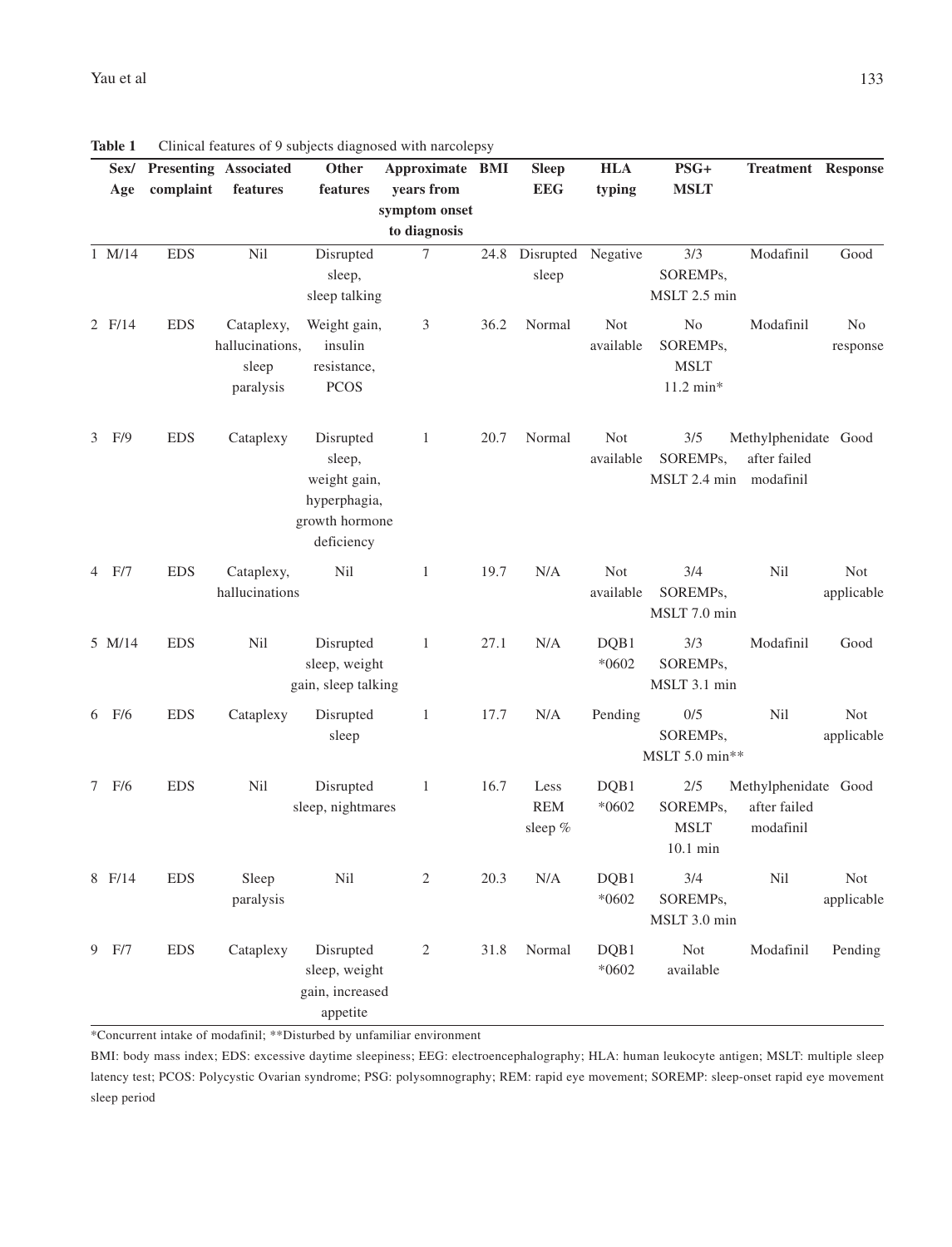

Figure 1 Distribution of time from symptom onset to diagnosis.

latency was 5.6 minutes (range from 2.4-11.2 minutes). Two or more SOREMPs were found in six cases. The case with the classical tetrad had a negative MSLT (MSLT 11.2 minutes with no SOREMPs) with the concurrent intake of modafinil. Although patient 6 did not have any SOREMPs in MSLT, she was considered to have the diagnosis because of the presence of cataplexy. Her sleep was disturbed by unfamiliar environment during PSG+MSLT testing. Patient 7 was also considered to be positive. Although the mean sleep latency was more than 8 minutes, 2 SOREMPs were detected. The diagnosis was made by the treating neurologist, after considering the clinical features and the positive HLA typing.

#### **Pharmacological Treatment**

Six subjects received stimulant treatment. All were initially treated with modafinil for excessive daytime sleepiness and none of them received sodium oxybate. No treatment was directed to cataplexy.

The outcome after treatment was recorded from the clinic letters from follow-up. It was the impression from both the families and the clinicians. Two of them showed a positive response to modafinil. In two cases the treatment was changed to other stimulants with good response. One of them was prescribed modafinil and was pending clinic follow up. The reason why three patients failed modafinil is not completely clear. Excluding compliance issue, there may be individual difference in drug response**.**

# **Discussion**

It is well known that diagnosing paediatric narcolepsy is difficult. It is reasonable to suspect under-diagnosis as we only identified nine cases over 20 years from our clinical correspondence database. There was insufficient data to calculate the true prevalence in the population served by our centre. The classical combination of symptoms is rare in children and symptoms may be non-specific and easily misinterpreted. Moreover, the current gold standard, MSLT, is validated for children older than eight years old. Four subjects were younger than 8 years old in this study. The MSLT results had limitations and are interpreted in an individual basis. The diagnosis could only be made after considering other clinical and laboratory features e.g. presence of cataplexy and positive HLA typing. For that reason, other tests are being developed to aid diagnosis.

The single most important aspect of diagnosis is the clinical history. This is especially true for narcolepsy without cataplexy, in which classical cataplexy is absent. There is a range of differential diagnoses for excessive daytime sleepiness. Diagnosis of narcolepsy relies heavily on the establishment of hypersomnolence and its associated symptoms. Older children can describe excessive daytime sleepiness quite reliably. A sleep log, which includes sleep time, wake time, numbers of naps, description of sleep quality etc, can be enormously helpful in young children and their parents.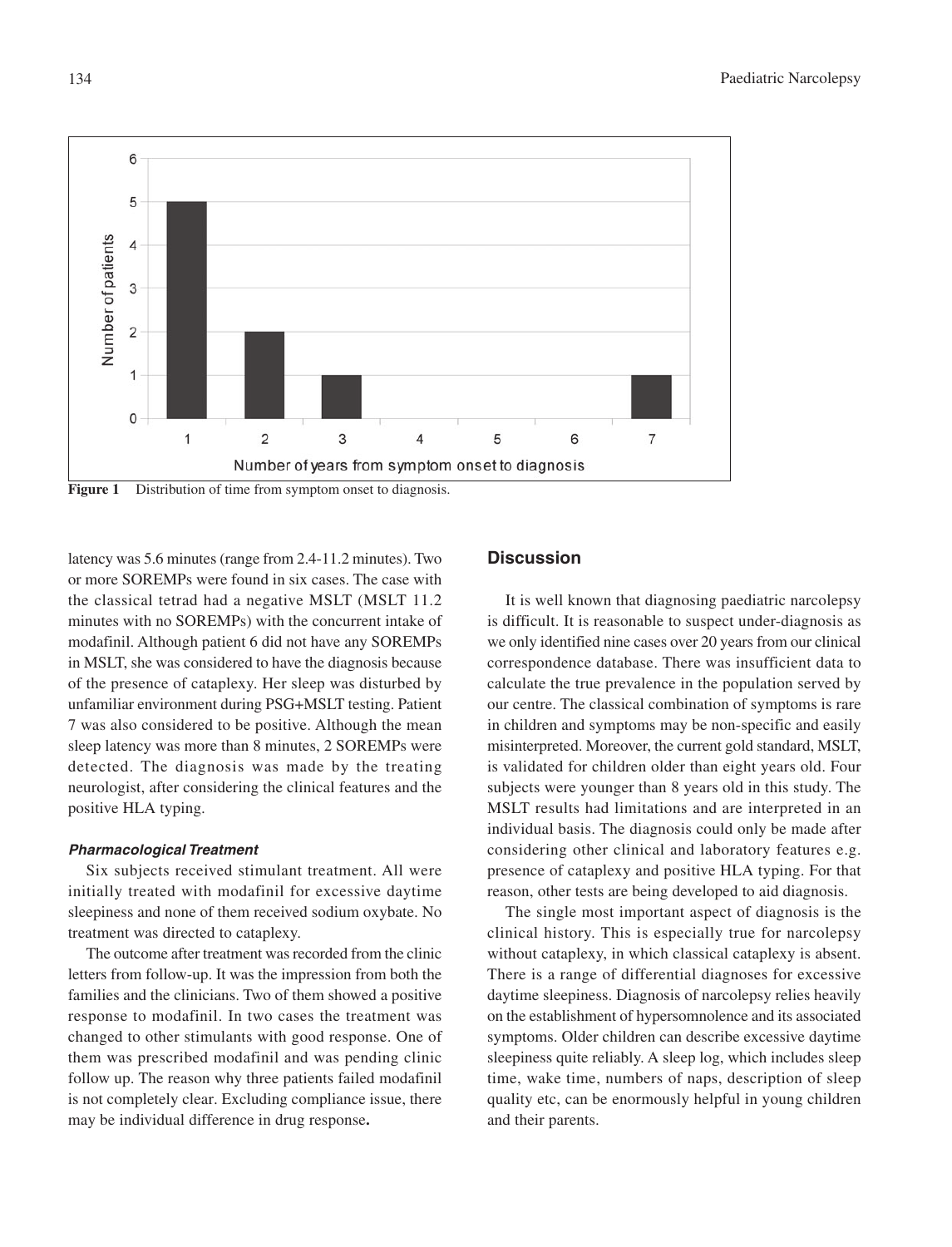The classic tetrad of narcolepsy rarely presents in paediatric narcoleptics. Indeed in a series of cases, no subjects had sleep paralysis.<sup>4</sup> A similar phenomenon is observed in our study. Childhood cataplexy, on the other hand, also has its own characteristics, apart from the classical description. Serra et al<sup>5</sup> described the features of cataplexy in a series of paediatric narcoleptics. Forty-three percent of them have a fall during an attack. Knee, head and jaw were the most commonly involved body parts, followed by eyelids, arms and trunk. The usual triggers e.g. emotion, laughter, were not always present. Dhondt et al6 presented a case of paediatric narcolepsy with partial facial cataplexy.

Guilleminault et al<sup>7</sup> described the clinical features of fifty-one childhood narcoleptics. The presenting complaints for those younger than five years old were unexplained abrupt falls onto the ground, aggressive behaviour, abrupt dropping of objects and sleep disturbance. Narcoleptics aged five to ten presented with repetitively falling asleep in class, inarousable in the morning with excessive napping, falling in school, learning difficulties and behavioural problems. Narcoleptics aged ten to twelve presented with excessive daytime sleepiness, abrupt falls and school failure.

There are other clinical features outside the classic tetrad. It had been shown that childhood narcoleptics were more likely to be obese, thus having higher risk of OSAS.<sup>8</sup> Mean BMI of our subjects approach the overweight range. Three of them have BMI over 25. Fragmented nocturnal sleep was commonly seen in childhood narcoleptics and caused disruptive change in sleep cycle and daytime performance.<sup>9</sup> REM sleep behaviour disorder and precocious puberty were also reported in childhood narcoleptics.10,11 These findings are well reflected in this study.

There are clinical scales to describe daytime sleepiness objectively. The Epworth Sleepiness Scale<sup>12</sup> and Stanford Sleepiness Scale<sup>13</sup> are good examples. The Epworth Sleepiness Scale is a well-known self-rated scale to measure daytime sleepiness in adults. It was first introduced in Australia in 1991. The scales consist of a series of questions to rate sleepiness in daytime activities. They generally show good sensitivity and specificity to narcolepsy in adults. But there are very few correlation studies for paediatric populations.

A modified version of the Epworth Sleepiness Scale for children was developed because some of the activities described in those scale would not happen in children, e.g. driving a car, or causing arousal e.g. watching TV. But there is no good evidence that the paediatric form correlates well with paediatric cases. Chan et  $al<sup>14</sup>$  did show a low sensitivity of the Modified Epworth Sleepiness Scale Score in children with a high apnoeic-hyponoeic index.

The Paediatric Daytime Sleepiness Scale (PDSS)<sup>15</sup> was developed specifically for paediatric population. It consists of eight self-administered questions to describe how sleepy he/she was in daytime activities. It correlates well with excessive daytime sleepiness in more severe sleep disorders. A recent study by Yang et al<sup>16</sup> showed that a Chinese version of PDSS is useful to screen for daytime sleepiness caused by narcolepsy.

There are also questionnaires to help to identify excessive daytime sleepiness objectively in children, namely childhood sleep habits questionnaires<sup>17</sup> and paediatric sleep questionnaires.18 However they are developed mainly for research purpose and their clinical use is unproven.

Physical examination should include measurement of body mass index and blood pressure, though it is unusual to have an abnormal physical examination. It is important to look for secondary causes of narcolepsy. The most common secondary causes of narcolepsy in children were inherited disorders (e.g. Niemann-Pick disease type C and Prada-Willi syndrome), tumours and head trauma.<sup>19</sup> It is reported that up to one-fifth to one-third of paediatric narcolepsy were secondary in origin.<sup>19</sup> It is prudent to carefully exclude secondary causes in history, physical examination and the use basic blood tests and brain imaging. One uncommon but specific finding in physical examination is the loss of deep tendon reflex during cataplexy.

Nocturnal PSG followed by MSLT remains the gold standard of the diagnosis of narcolepsy with or without cataplexy. It has specific practice parameters and standards.20

- The test is sensitive to sleep deprivation and circadian effect.
- The test has not been validated as a diagnostic test in children younger than eight years old.
- Normal and abnormal ranges of sleep latencies have not been established when these tests are administered at times other than the hours between 8am and 6pm.
- The patient must be free of drugs that influence sleep for at least 15 days (or at least five times the half life of the drug and longest acting metabolite).
- The sleep-wake schedule must have been standardised for at least seven days before the PSG testing; and nocturnal PSG should be performed on the night immediately preceding the MSLT to rule out other sleep disorders that could mimic the diagnostic features of narcolepsy.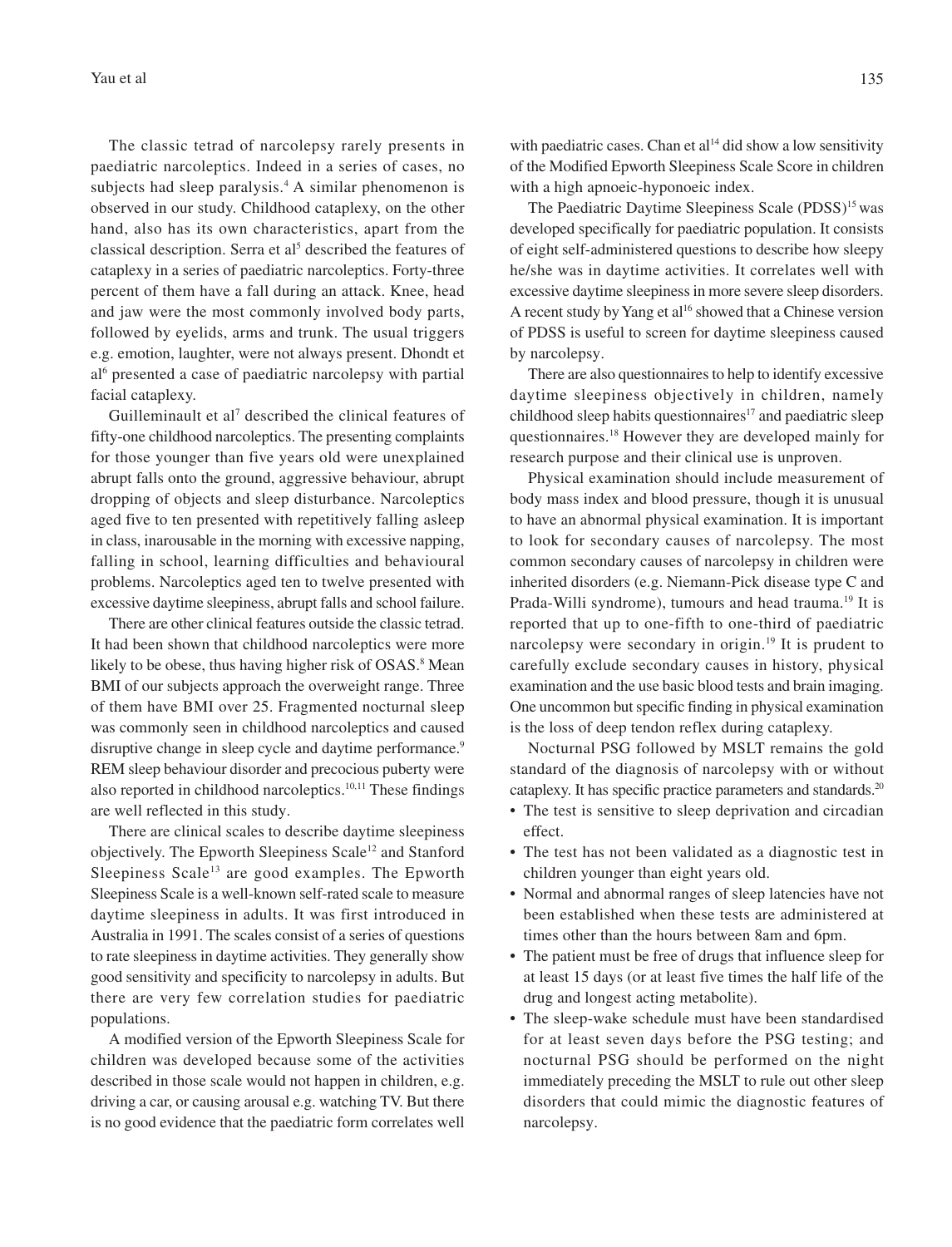Moreover, the test may be difficult to interpret if the patient failed to sleep for an adequate time in the PSG. It may also be difficult to keep patients awake before and between MSLT naps. Unfortunately it does not correlate well with the clinical scales e.g. Epworth Sleepiness Scale. In our study most of our patients fulfilled the MSLT diagnostic criteria. The ones who did not meet it might be due to the concurrent intake of modafinil or the sleep disturbance by unfamiliar environment.

A MSLT is time and labour-consuming. As it have its limitations and pitfalls, other adjunctive tests are developing to aid narcolepsy diagnosis.

Since 1980s, researchers have found a close association between narcolepsy and certain HLA haplotypes. Among those, DQB1\*0602 has the closest association with narcolepsy. It is present in about 90% of patients with narcolepsy with cataplexy among different populations.<sup>21-23</sup> But it is also present in about a quarter of the normal population. So it has a good sensitivity but poor specificity in picking up narcolepsy with cataplexy. DQB1\*0602 is used as an adjunct in diagnosing narcolepsy and other central hypersomnia. This association was also the basis of the underlying autoimmune mechanism of the disease.

Unfortunately, the association is almost not present in those without cataplexy. Only 40-50% of patients with narcolepsy without cataplexy were positive for DQB1\*0602.

In keeping with a presumed autoimmune mechanism, it has been found that CSF hypocretin level is a specific marker for narcolepsy with cataplexy. Hypocretin is a neuropeptide primarily secreted in the hypothalamus. In 2002, researches had noted undetectable level of CSF hypocretin in 2 prepubertal narcoleptics.<sup>24</sup> After that, there were numerous studies of the hypocretin model. It is now thought that narcolepsy is caused by an immune destruction of hypocretin-secreting neurones, though detailed the pathophysiological mechanism is not well delineated. It had been shown that CSF hypocretin drops rapidly after destruction of the associated neurones, much earlier than the appearance of clinical symptoms. CSF hypocretin measurement has been adopted in the clinical setting. It has a test sensitivity similar to HLA DR2 typing, but it is much more specific than HLA typing.<sup>25</sup> For that reason, it was included as one of the diagnostic criteria for narcolepsy with cataplexy in ICSD-2 in 2005. The test has an obvious drawback for the need of a lumbar puncture. It is useful in young subjects who have problem with MSLTs.

Low CSF hypocretin levels in narcoleptics without

cataplexy were not observed though. They were also usually DR2 negative on HLA typing. This exemplifies the difficulty in diagnosing narcolepsy without cataplexy. Thus narcolepsy with cataplexy is thought to be a more homogenous entity, with specific HLA association and low CSF hypocretin. Narcolepsy without cataplexy, along with other central hypersomnias e.g. idiopathic hypersomnia, represents a heterogeneous group of diseases with various presentations. A simple algorithm for diagnosing and treating narcolepsy is given in Figure 2.

Strategies for the treatment of narcolepsy with or without cataplexy in children are mainly extrapolated from adult studies. Clinicians should make sure that patients and their families have a clear understanding of the diagnosis and its consequences. The treatment should aim at relatively normal daily routines with suitable modifications. Regular naps in the daytime could be a good adjunct of treatment, though it might not be adequate as a primary treatment option.<sup>7</sup>

Traditional stimulants such as amphetamines and the novel "awaking" agent modafinil have become a standard treatment of EDS of narcolepsy in adults. Clinical data in children are still very limited, though these drugs appear to be effective in younger age-groups with good tolerability.<sup>26</sup> It is currently not licensed for children younger than 12 years old. The treatment options for childhood narcoleptics are mainly off-label. There are some reports to support the use of modafinil in childhood narcoleptics and attention deficit hyperactivity disorder with good results and minimal side effects.27-30 Many clinicians prefer modafinil over traditional stimulants because modafinil has a better side effect profile. A reasonable approach would be to try modafinil first, and then switch to other stimulants if there is no clinical response. There are no head-to-head trials comparing the efficacy of modafinil and traditional stimulants in children.

Sodium oxybate, which had an undesirable reputation in the past, is licensed to treat narcolepsy with cataplexy in adults only. It is also used to treat childhood narcolepsy, especially in severe cases.31 Its side effect profile limits its use in paediatric population.

Cataplexy responds best to agents with noradrenaline reuptake blocking property. Therefore off-label use of tricyclic antidepressants is commonly used as treatment for childhood cataplexy, such as clomipramine and imipramine. There is no systemic clinical trial of anti-cataplectic agents in children. Moller and Ostergaard used venlafaxine, a serotonin and noradrenaline reuptake blocker, as the treatment for narcolepsy with cataplexy and hypnagogic hallucinations, and showed a favourable response.<sup>32</sup>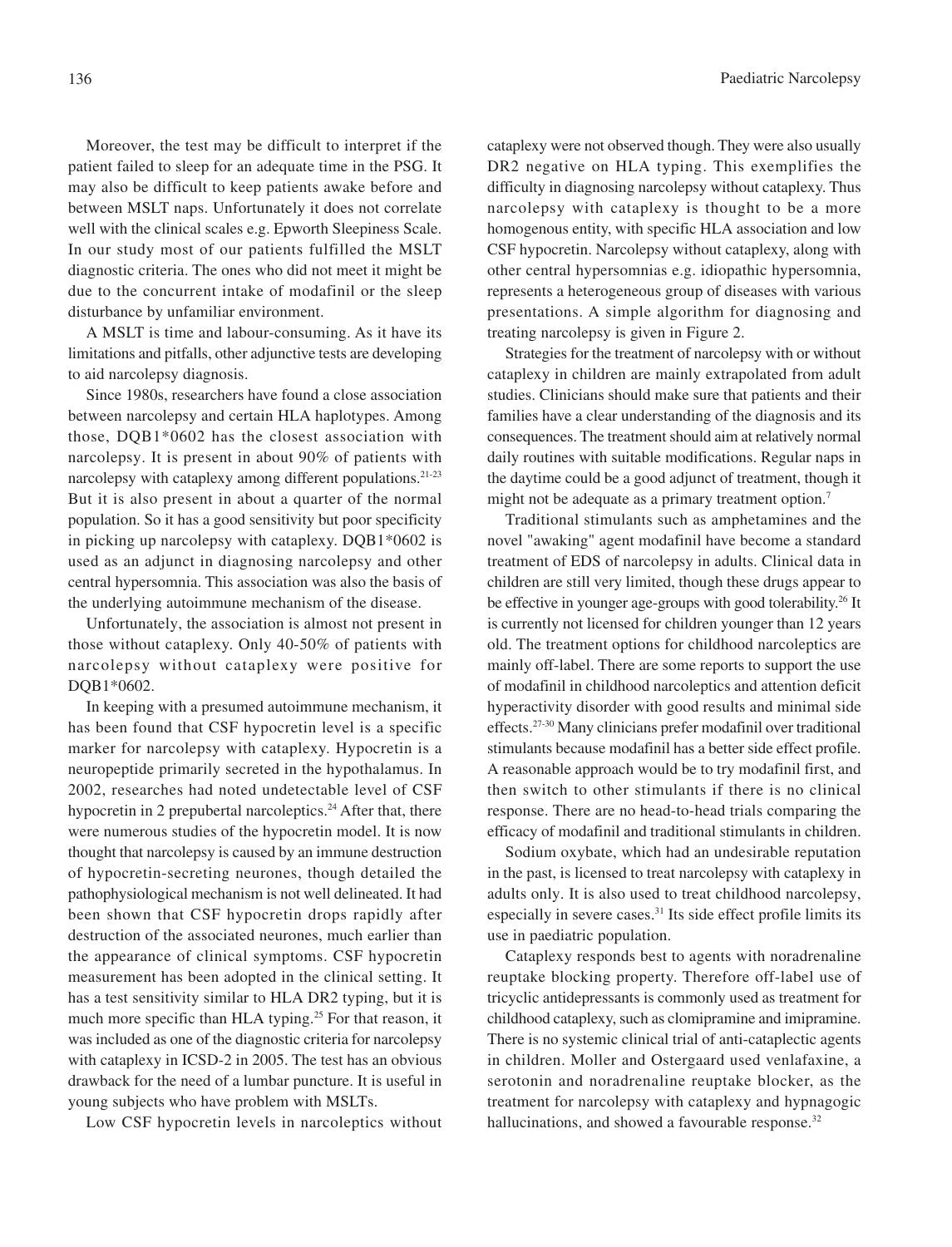

**Figure 2** Algorithm for diagnosing and treating narcolepsy.

There are very few studies on the prognosis of narcolepsy. In a series of 20 paediatric narcoleptics,<sup>4</sup> half of the treated patients showed good response to medications. 6 out of the 20 patients had residual daytime sleepiness on follow up. More studies are required to clarify the natural history and prognosis of this condition.

In summary, childhood narcolepsy is a rare but potentially treatable disease. It has been underrecognised and underdiagnosed. Clinicians should have a high index of suspicion for this entity, and be aware of the difficulty in recognising narcoleptic symptoms in childhood.

## **References**

- 1. American Academy of Sleep Medicine. International classification of sleep disorders, 2nd ed: Diagnostic and coding manual, American Academy of Sleep Medicine, Westchester, IL 2005.
- 2. Yilmaz K, Uyar M, Adaletli H, Kilincaslan A. Diagnostic pitfalls in children with sleep disorders: two cases with hypersomnia. Acta Paediatr 2008;97:1749-51.
- 3. Jennum P, Kjellberg J. The socio-economical burden of hypersomnia. Acta Neurol Scand 2010;121:265-70.
- 4. Vendrame M, Havaligi N, Matadeen-Ali C, Adams R, Kothare SV. Narcolepsy in children: a single-center clinical experience.